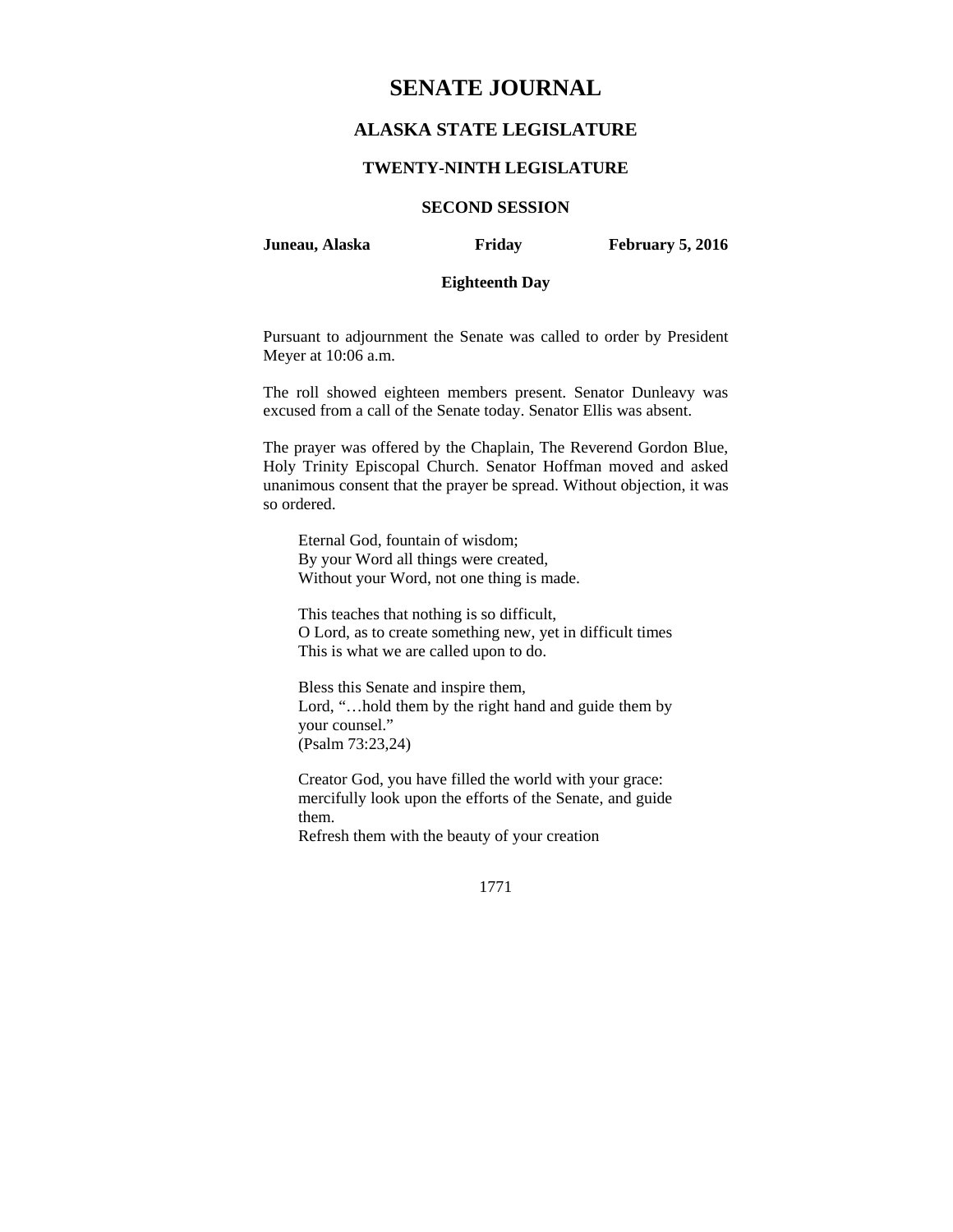fill their hearts with gladness in their work together, and let it be a blessing of the people, and a gift to the future generations of Alaskans. Amen.

Senator Coghill led the Senate in the Pledge of Allegiance.

#### **Certification**

Senator Coghill moved and asked unanimous consent that the journals for the sixteenth and seventeenth legislative days be approved as certified by the Secretary. Without objection, it was so ordered.

#### **Messages from the Governor**

A letter dated February 1, requesting legislative approval of accompanying finance plans (as required by AS 26.23.020), was received for the following disasters:

2012 September Storm Disaster Revised Finance Plan, dated December 18, 2015

2013 November Storms Disaster Revised Finance Plan, dated December 18, 2015

2013 October Kenai Peninsula Borough Flood Revised Finance Plan, dated December 18, 2015

2015 Sockeye Fire Disaster Revised Financial Plan, dated January 8, 2016

2015 Kenai Wild Fire Disaster Preliminary Financial Plan, dated January 8, 2016

2015 August North Slope Borough Storm Disaster Preliminary Finance Plan, dated January 7, 2016

The letter and finance plans had been copied to the Finance Committee Cochairs.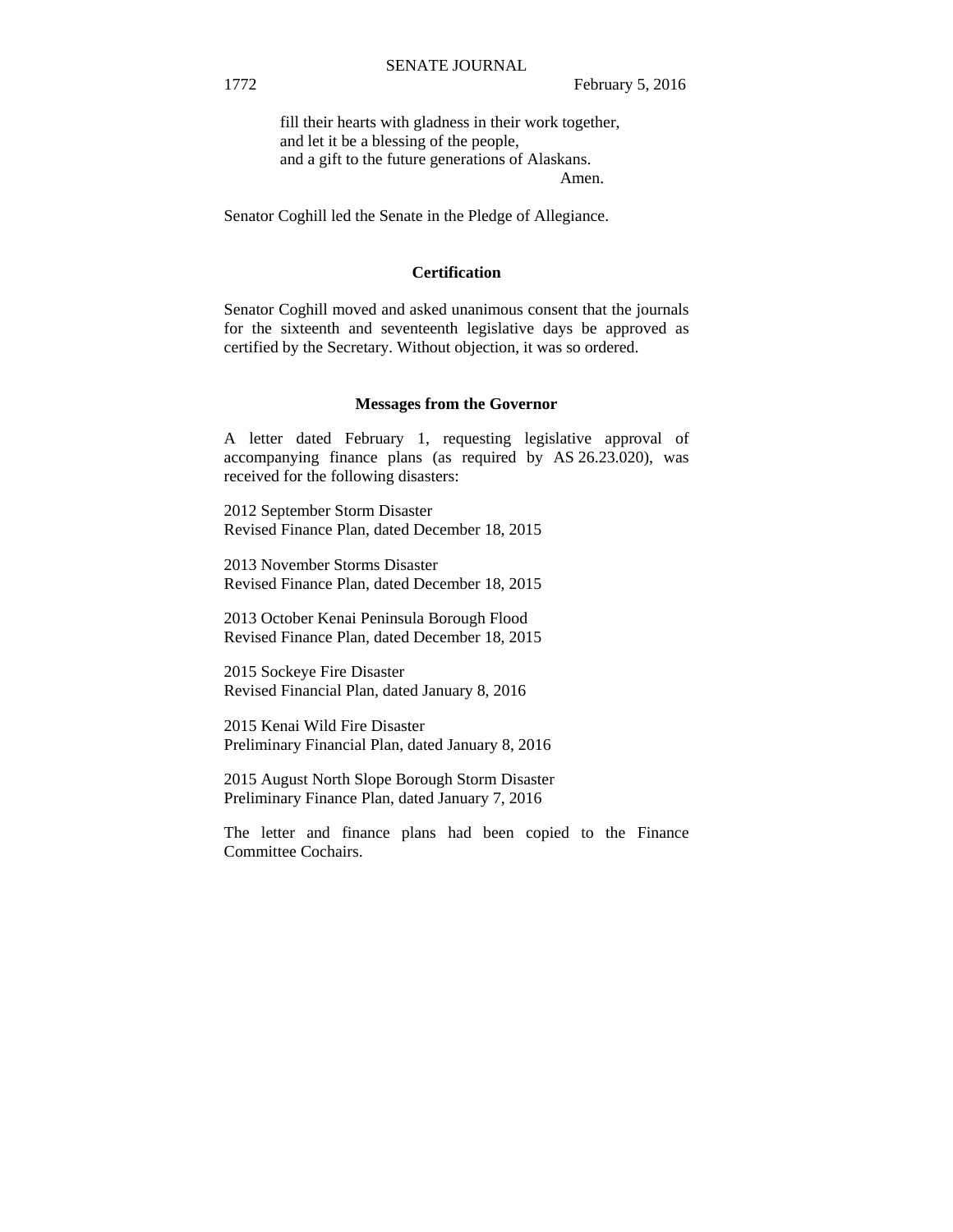#### **Messages from the House**

Message dated February 3 was read stating the House passed and transmitted for consideration:

#### **First Reading and Reference of House Bills**

#### **HB 126**

CS FOR HOUSE BILL NO. 126(JUD) am BY THE HOUSE JUDICIARY COMMITTEE, entitled:

> "An Act relating to the administration of military justice; relating to the adoption of regulations by the adjutant general; relating to the authority of the adjutant general; relating to appeals of convictions and sentences of courts-martial; establishing the Military Appeals Commission; relating to the detention and incarceration of members of the militia; relating to the jurisdiction of the supreme court over petitions from the Military Appeals Commission; relating to involuntary commitment for evaluation or treatment of a mental disease or defect before courtmartial proceedings; relating to offenses subject to court-martial proceedings; amending Rule 6, Alaska Rules of Criminal Procedure; and providing for an effective date."

was read the first time and referred to the State Affairs and Judiciary Committees.

#### **Communications**

Alaska Seismic Hazards Safety Commission Annual Report to the Governor and State Legislature for 2015 January 15, 2016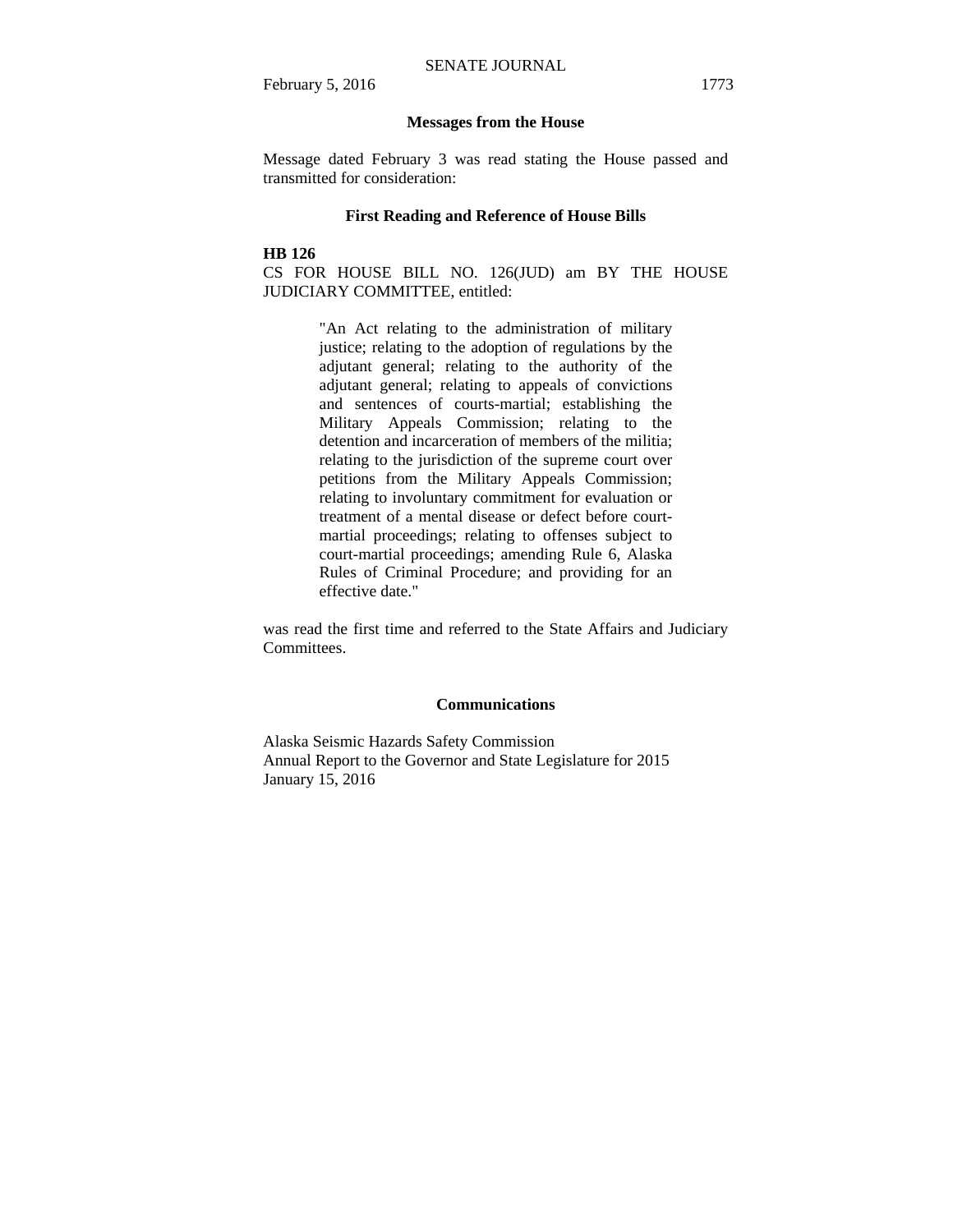#### **Standing Committee Reports**

Report dated February 3 was read stating:

In accordance with AS 24.60.130 the Judiciary Committee reviewed the following and recommends the appointments be forwarded to the Senate floor for consideration:

#### **Select Committee on Legislative Ethics**

H. Conner Thomas, Public Member Gary J. Turner, Public Member

This does not reflect an intent by any of the members to vote for or against the ratification of the individuals during any further sessions.

Signing the report: Senator McGuire, Chair; Senators Coghill, Costello, Wielechowski.

#### **SB 124**

The Health and Social Services Committee considered SENATE BILL NO. 124 "An Act extending the termination date of the Alaska Commission on Aging; and providing for an effective date." Signing do pass: Senator Stedman, Chair; Senators Giessel, Stoltze.

The following fiscal information was published today: Fiscal Note No. 2, Department of Health and Social Services

The bill was referred to the Finance Committee.

## **SB 157**

The Judiciary Committee considered SENATE BILL NO. 157 "An Act defining arcade-style amusement devices." Signing do pass: Senator McGuire, Chair; Senators Coghill, Costello, Wielechowski.

The following fiscal information was published today: Fiscal Note No. 1, zero, Department of Law Fiscal Note No. 2, zero, Department of Revenue

The bill was referred to the Rules Committee.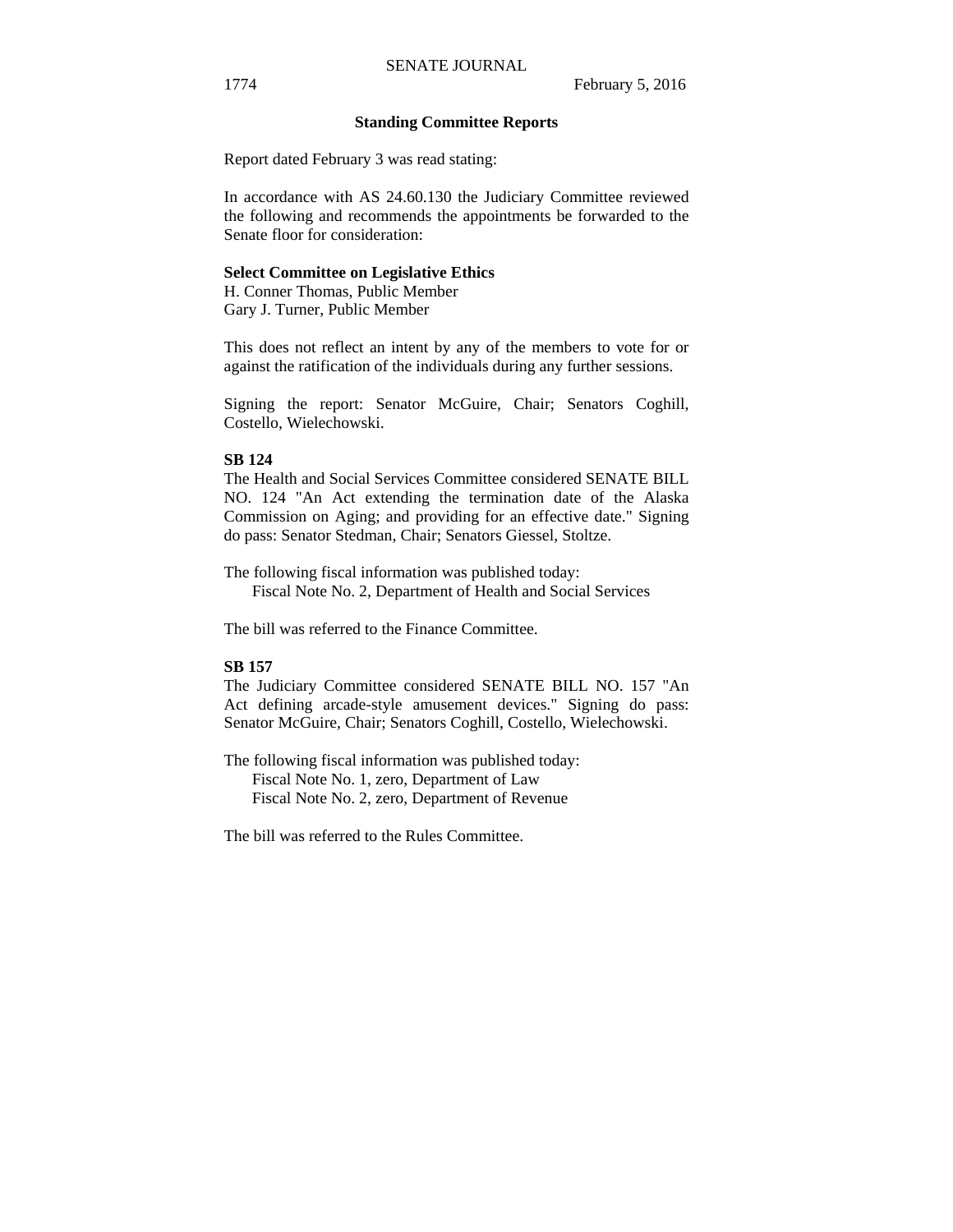## **HB 115**

The Resources Committee considered CS FOR HOUSE BILL NO. 115(FIN) "An Act relating to the sovereignty of the state and the state's right to a credit or setoff for amounts or injuries inequitably or unlawfully caused or claimed by the federal government; requiring the United States to lift certain land orders and federal withdrawals; relating to the transfer of public land or interests in public land from the federal government to the state and to the disposal of that land or any interest in land; and providing for an effective date" and recommended it be replaced with

> SENATE CS FOR CS FOR HOUSE BILL NO. 115(RES)

Signing do pass: Senator Giessel, Chair; Senators Costello, Stoltze. Signing do not pass: Senator Wielechowski. Signing no recommendation: Senators Coghill, Micciche, Stedman.

The following fiscal information was published today: Fiscal Note No. 3, indeterminate, Department of Natural Resources

The bill was referred to the Judiciary Committee.

#### **Introduction and Reference of Senate Bills**

#### **SB 21**

SPONSOR SUBSTITUTE FOR SENATE BILL NO. 21 BY SENATOR GARDNER, entitled:

> "An Act relating to immunity from prosecution for the crime of prostitution."

was read the first time and referred to the Judiciary Committee.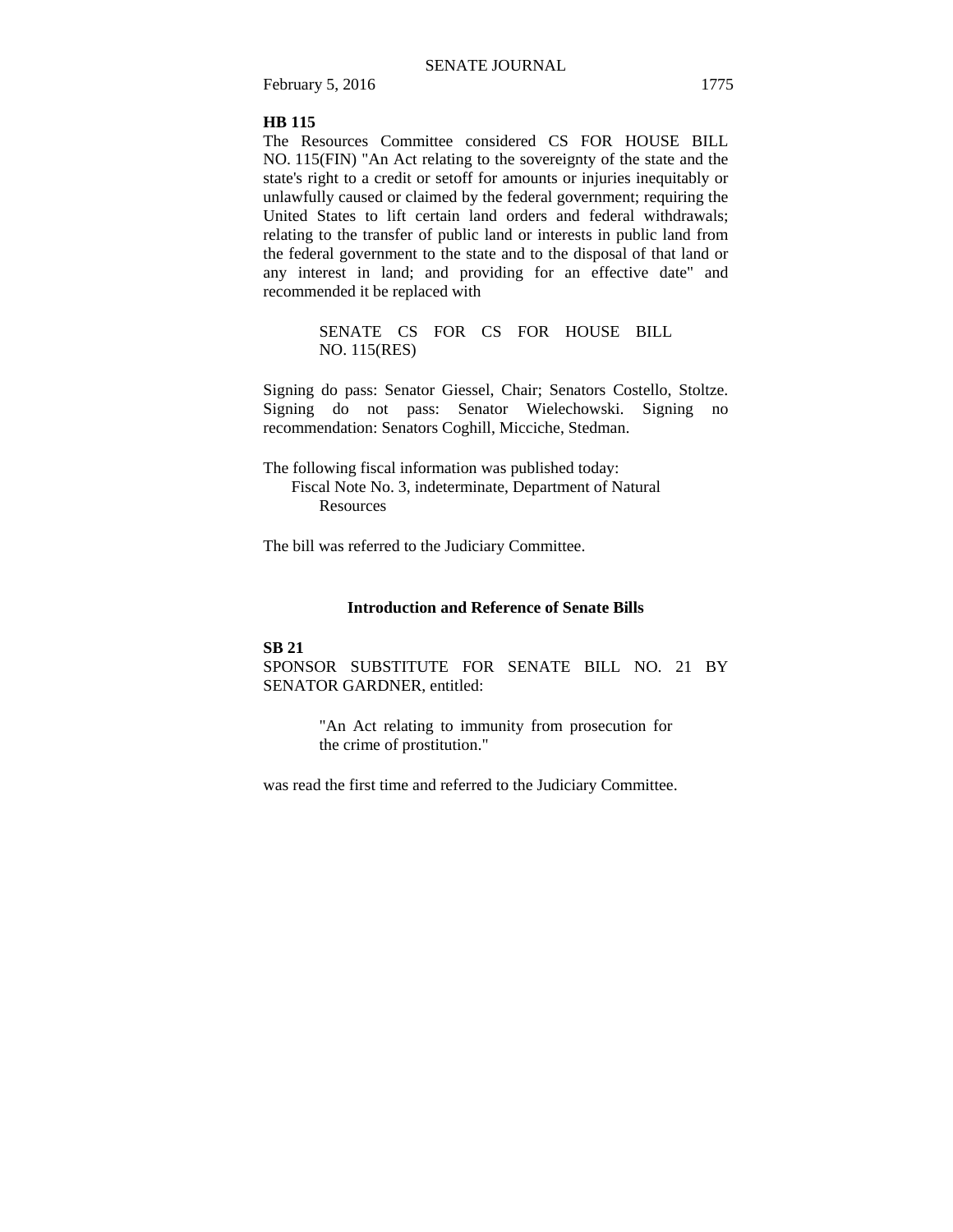## **SB 169**

SENATE BILL NO. 169 BY SENATOR GARDNER, entitled:

"An Act relating to the authority of pharmacists to prescribe and dispense self-administered hormonal contraceptives; relating to the duties of the Board of Pharmacy; relating to insurance coverage for contraceptives prescribed by pharmacists; and providing for an effective date."

was read the first time and referred to the Labor and Commerce Committee.

#### **SB 170**

SENATE BILL NO. 170 BY SENATOR GIESSEL, entitled:

"An Act authorizing the Department of Natural Resources, division of geological and geophysical surveys, to collect fees for facilities, equipment, products, and services; relating to accounting for certain program receipts; and providing for an effective date."

was read the first time and referred to the Resources and Finance Committees.

## **SB 171**

SENATE BILL NO. 171 BY THE SENATE RULES COMMITTEE BY REQUEST OF THE GOVERNOR, entitled:

"An Act relating to the duties of the Department of Administration; relating to payment of judgment against the state; relating to pre-audit of claims; relating to travel costs and travel outside the state; repealing authorization and administration of the Department of Administration to make advances to the University of Alaska; and repealing the United States savings bond purchase plan."

was read the first time and referred to the State Affairs and Finance Committees.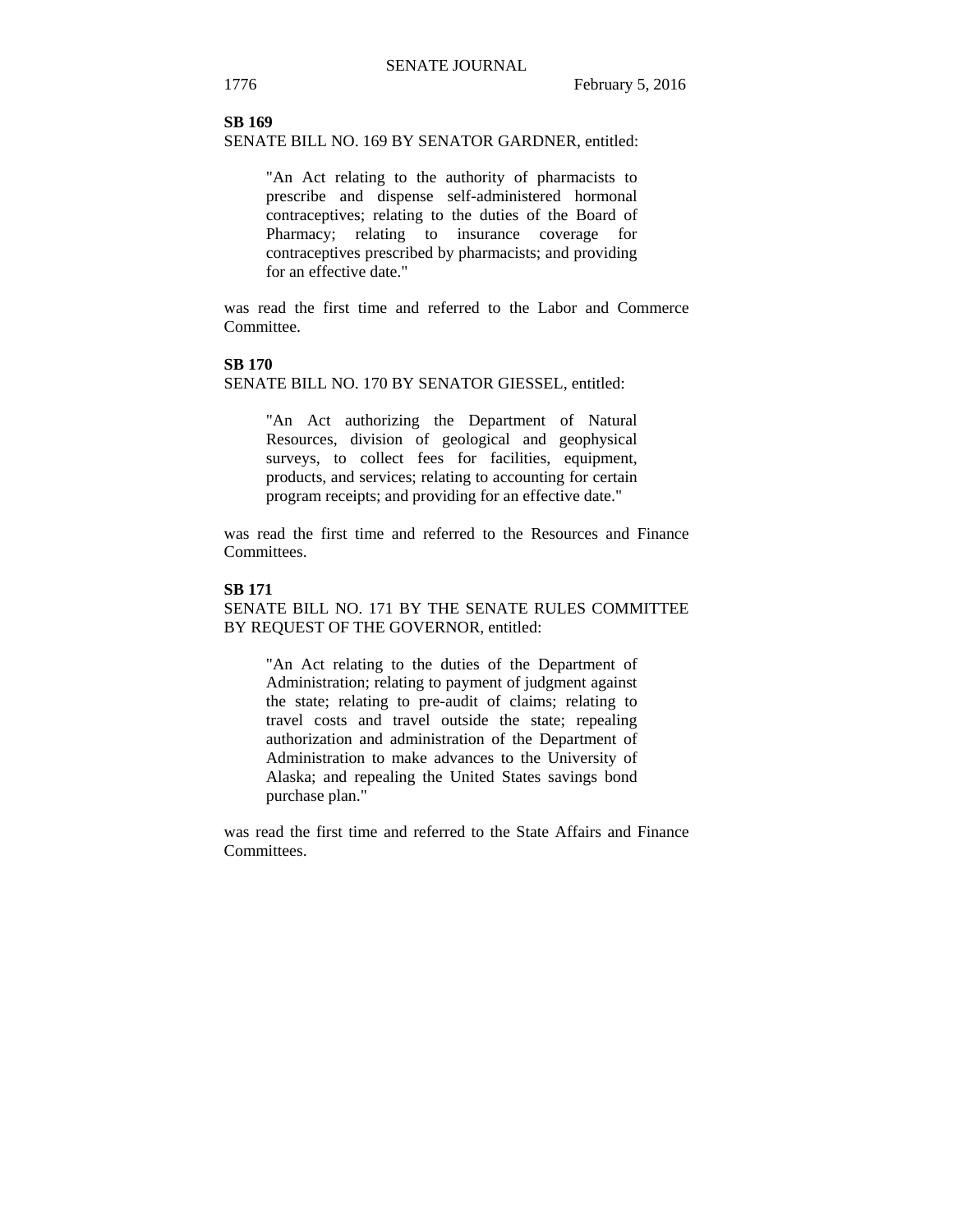The following fiscal information was published today: Fiscal Note No. 1, zero, Department of Administration

Governor's transmittal letter dated February 4:

Dear President Meyer:

Under the authority of Article III, Section 18, of the Alaska Constitution, I am transmitting a bill relating to the duties of the Department of Administration (DOA).

The bill would update certain statutes and repeal other statutes in order to better reflect the practices and duties of the DOA.

The bill would amend AS 09.50.270 to reflect the current practice regarding payment of judgments issued against the State. It would amend AS 37.05.190 to acknowledge a change in technology and clarify decentralization of certain financial functions. It would amend AS 39.20.140 regarding travel to reflect current industry language and to comply with an audit recommendation from the legislative audit division. The bill would repeal AS 37.10.088 to acknowledge that advances are no longer provided by the DOA to the University of Alaska. The bill would also repeal AS 39.40.010 and AS 39.40.020 due to changes in how United States savings bonds are purchased.

I urge your prompt and favorable action on this measure.

Sincerely, /s/ Bill Walker Governor

#### **SB 172**

SENATE BILL NO. 172 BY THE SENATE RULES COMMITTEE BY REQUEST OF THE GOVERNOR, entitled:

> "An Act relating to management of enhanced stocks of fish; authorizing the operation of nonprofit shellfish hatcheries; relating to application fees for salmon and shellfish hatchery permits; and providing for an effective date."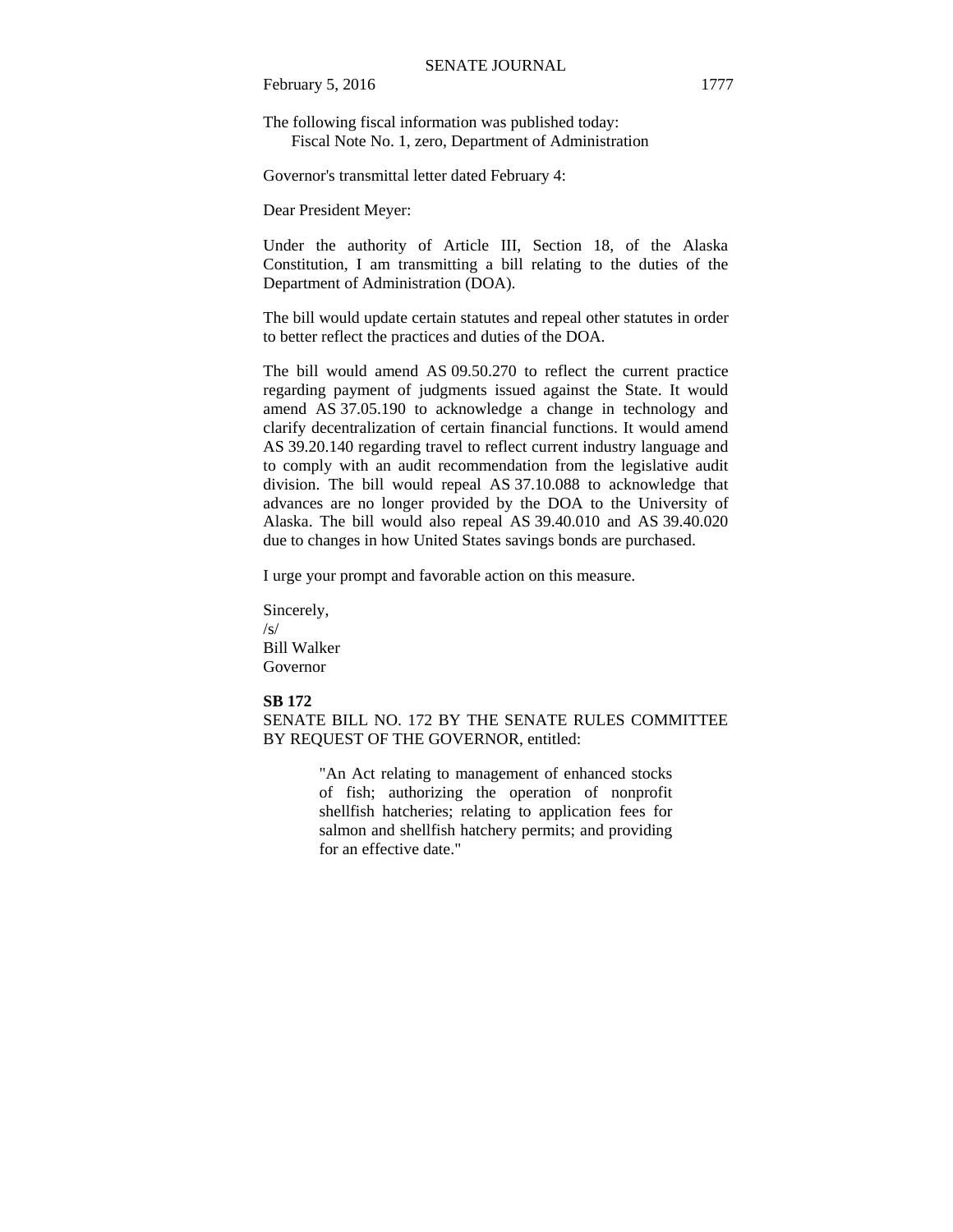was read the first time and referred to the Resources and Finance **Committees** 

The following fiscal information was published today: Fiscal Note No. 1, Department of Fish and Game

Governor's transmittal letter dated February 4:

Dear President Meyer:

Under the authority of Article III, Section 18, of the Alaska Constitution, I am transmitting a bill relating to management of enhanced stocks of fish; authorizing the operation of nonprofit shellfish hatcheries; and application fees for salmon and shellfish hatchery permits.

The bill would authorize the Commissioner of Fish and Game to permit the construction and operation of shellfish hatcheries by nonprofit corporations for the purpose of enhancing shellfish fisheries. The bill would also make several other related amendments to State law relating to shellfish hatcheries.

The Board of Fisheries is statutorily tasked to manage fish stocks in the state; fish stocks include invertebrate species, such as shellfish. Currently, under AS 16.40.100 - 16.40.199 the Commissioner may permit the construction and operation of shellfish hatcheries for the purpose of supplying shellfish to an aquatic farm, but may not permit the construction and operation of shellfish hatcheries for the purpose of enhancing shellfish fisheries. The bill is largely modeled after AS 16.10.375 - 16.10.480, which authorizes the Commissioner of Fish and Game to permit the construction and operation of salmon hatcheries for the purpose of enhancing salmon fisheries.

The bill would also make conforming amendments to the determination of authorized gear to allow use of legal gear to harvest shellfish, to allow donations of shellfish to a food bank, and to exempt from State corporate income tax income from a nonprofit corporation holding a permit to operate a shellfish hatchery for enhancement of shellfish stock.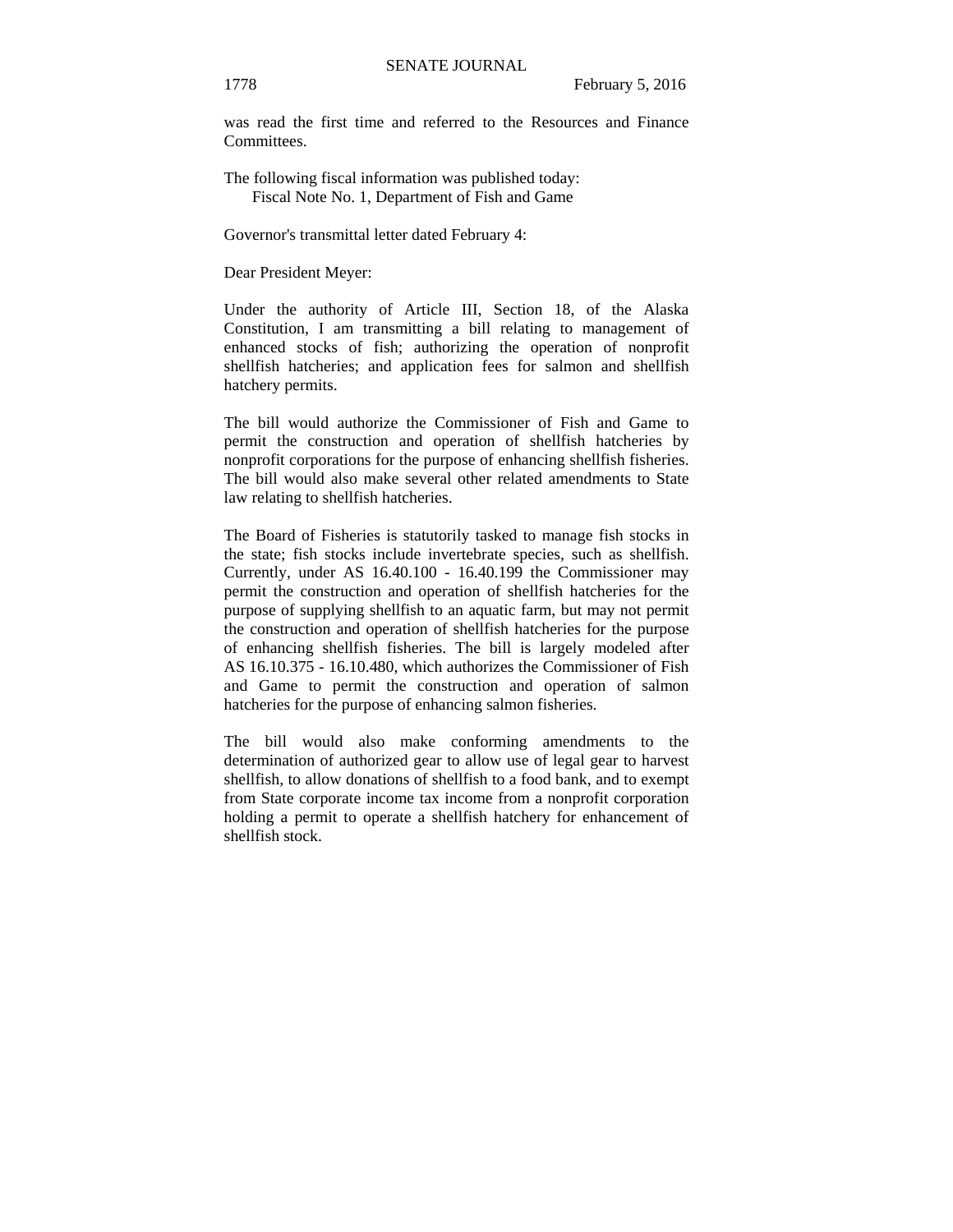In addition, the bill would update the application fee for a salmon hatchery permit.

Enhancement of the State's shellfish fisheries would benefit the state's economy by providing a method to increase the available harvest of shellfish for public use in an environmentally safe manner.

I urge your prompt and favorable action of this measure.

Sincerely,  $\sqrt{s}$ Bill Walker Governor

#### **Consideration of the Calendar**

#### **Citations**

Honoring - Hecla Mining Company Senator(s) Giessel, Meyer, Bishop, Coghill, Costello, Dunleavy, Egan, Ellis, Gardner, Hoffman, Huggins, Kelly, MacKinnon, McGuire, Micciche, Olson, Stedman, Stevens, Stoltze, Wielechowski

In Memoriam - Captain John William Spriggs, USPHS Representative(s) Herron Senator(s) Hoffman, Meyer, Bishop, Coghill, Costello, Dunleavy, Egan, Ellis, Gardner, Giessel, Huggins, Kelly, MacKinnon, McGuire, Micciche, Olson, Stedman, Stevens, Stoltze, Wielechowski

In Memoriam - Ted F. Vanderweyst Representative(s) Kawasaki, Guttenberg Senator(s) Kelly, Coghill, Meyer, Bishop, Costello, Dunleavy, Egan, Ellis, Gardner, Giessel, Hoffman, Huggins, MacKinnon, McGuire, Micciche, Olson, Stedman, Stevens, Wielechowski

Senator Coghill moved and asked unanimous consent that the citations be adopted. Without objection, the citations were adopted and referred to the Secretary for transmittal.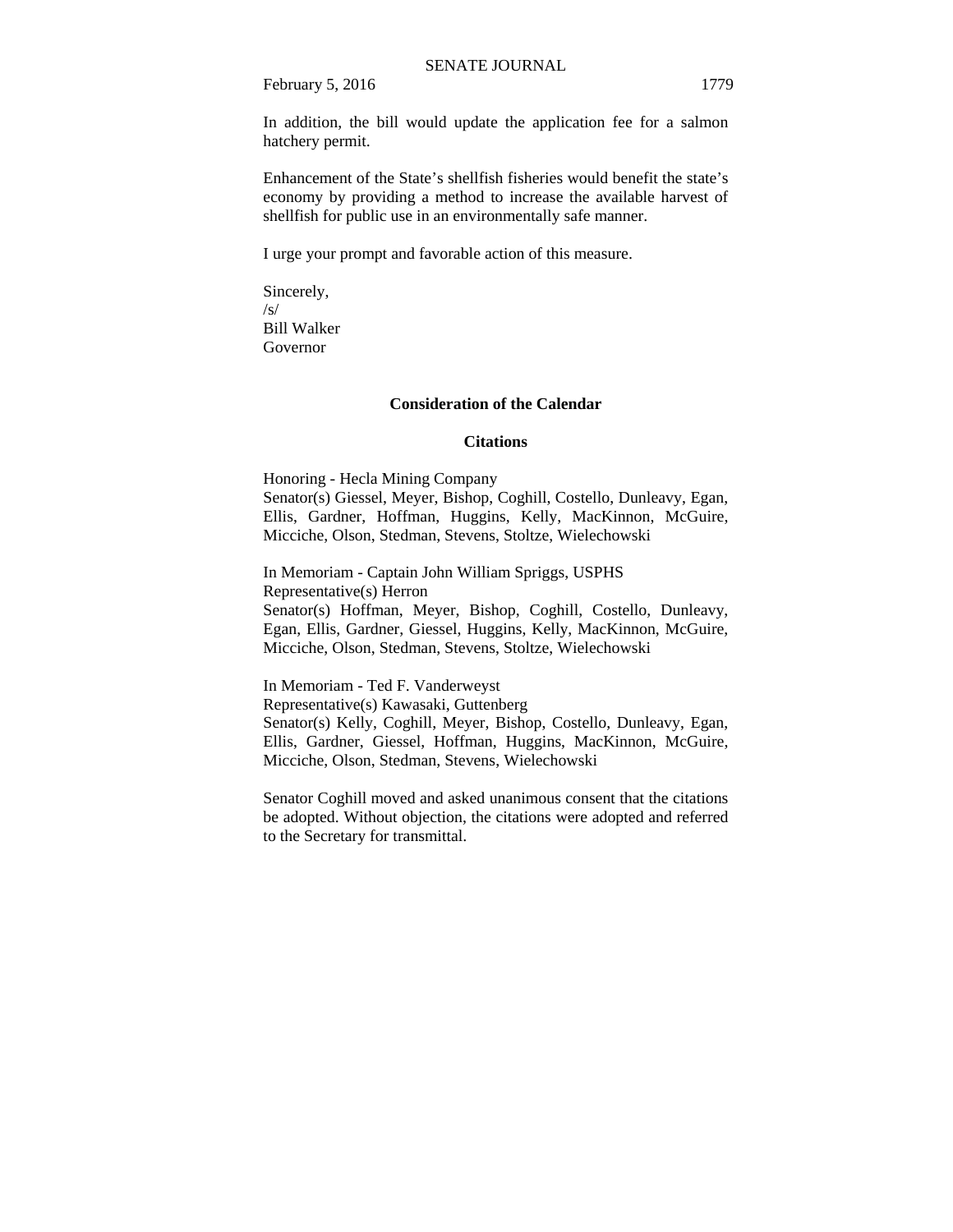Senator Coghill moved and asked unanimous consent that the following citation be made a special order of business. Without objection, it was so ordered.

#### **Special Order of Business**

Commemorating - The 60th Anniversary of the Signing of the Constitution of the State of Alaska Representative(s) Tuck Senator(s) Gardner, McGuire, Meyer, Bishop, Coghill, Costello, Dunleavy, Egan, Ellis, Giessel, Hoffman, Huggins, Kelly, MacKinnon, Micciche, Olson, Stedman, Stevens, Stoltze,

Wielechowski

Senator Coghill moved and asked unanimous consent that the citation be adopted. Without objection, the citation was adopted and referred to the Secretary for transmittal.

#### **Unfinished Business**

Senator Bishop moved and asked unanimous consent to be excused from a call of the Senate from morning plane time, February 12 through evening plane time, February 14. Without objection, Senator Bishop was excused.

Senator Hoffman moved and asked unanimous consent to be excused from a call of the Senate from morning plane time, February 15 through evening plane time, February 19. Without objection, Senator Hoffman was excused.

#### **Announcements**

Announcements are at the end of the journal.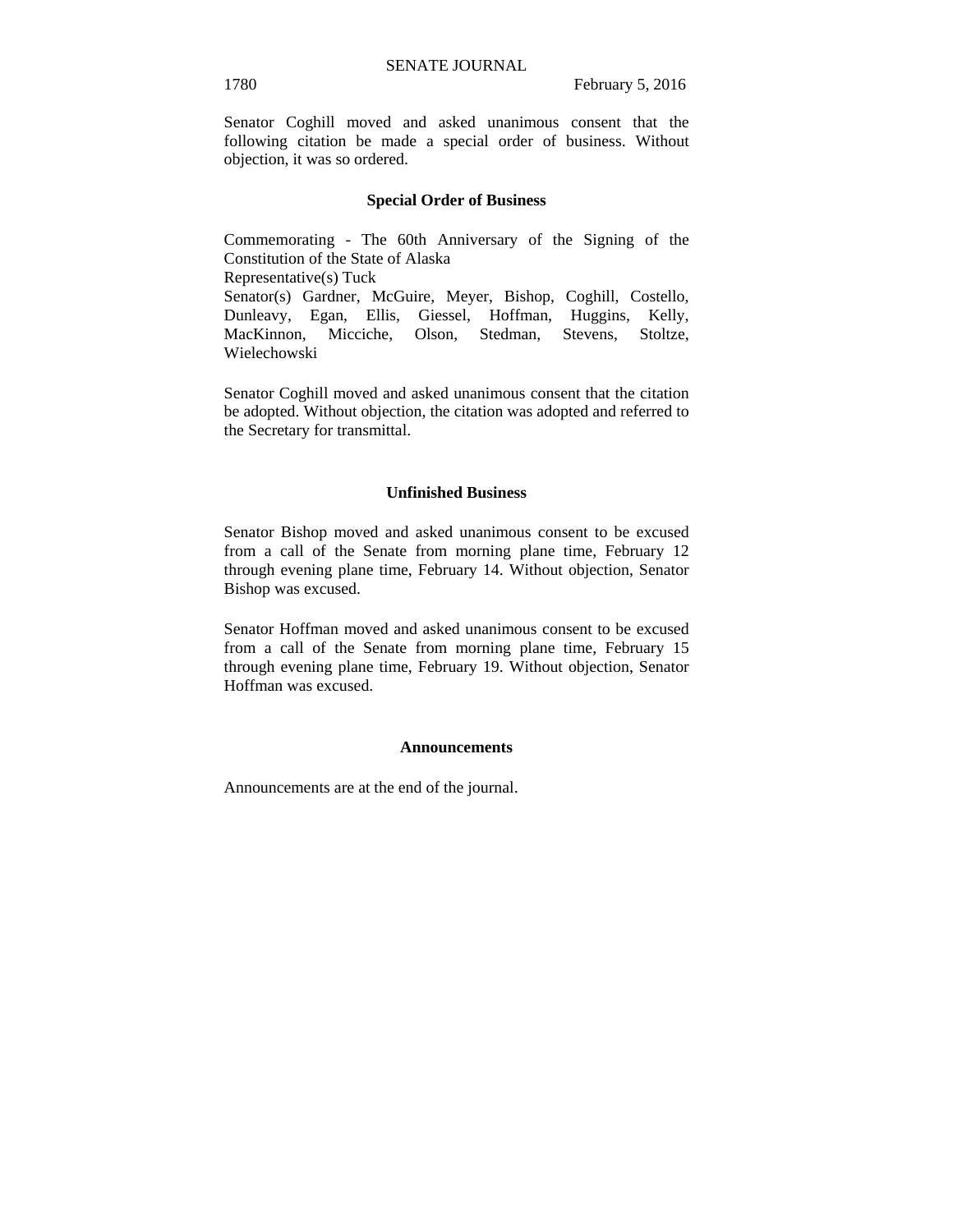# **Adjournment**

Senator Coghill moved and asked unanimous consent that the Senate stand in adjournment until 11:00 a.m., February 8, 2016. Without objection, the Senate adjourned at 10:59 a.m.

> Liz Clark Secretary of the Senate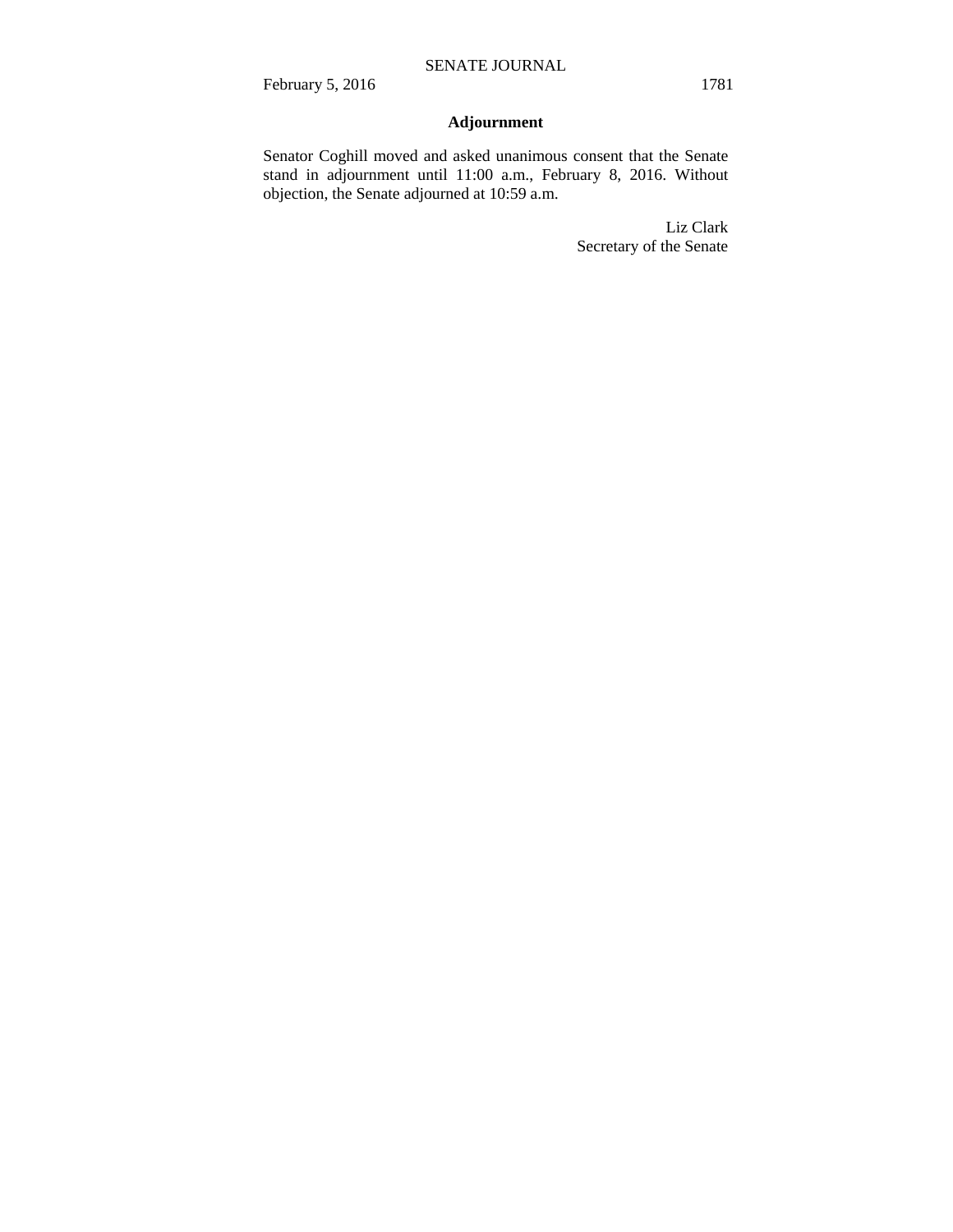#### **Announcements**

Americans with Disabilities Act Notice - Persons with disabilities who require special accommodation or alternative communication formats to access committee meetings may contact the appropriate committee office or the Legislative Information Office in their community. Reasonable advance notice is needed to accommodate the request. For further information, call the ADA Coordinator at 465-3854 Voice/465-4980 TDD.

## **STANDING COMMITTEES**

+ indicates teleconference

= indicates bill previously heard/scheduled

## **COMMUNITY & REGIONAL AFFAIRS**

| Feb 09        | <b>Tuesday</b><br>No Meeting Scheduled  | Beltz 105 (tsbldg) | 3:30 PM |
|---------------|-----------------------------------------|--------------------|---------|
| <b>Feb 11</b> | <b>Thursday</b><br>No Meeting Scheduled | Beltz 105 (tsbldg) | 3:30 PM |

### **EDUCATION**

| <b>Feb 08</b> | Monday<br>No Meeting Scheduled                                                                                                                                        | <b>Butrovich 205</b> | 3:30 PM |
|---------------|-----------------------------------------------------------------------------------------------------------------------------------------------------------------------|----------------------|---------|
| Feb 10        | Wednesdav<br>Joint with House Education Committee<br>State Board of Education & Early Development<br>Annual Report to the Alaska Legislature<br>Chairman James Fields | <b>Capitol 106</b>   | 8:30 AM |
| <b>Feb 11</b> | Thursday<br>No Meeting Scheduled                                                                                                                                      | <b>Butrovich 205</b> | 3:30 PM |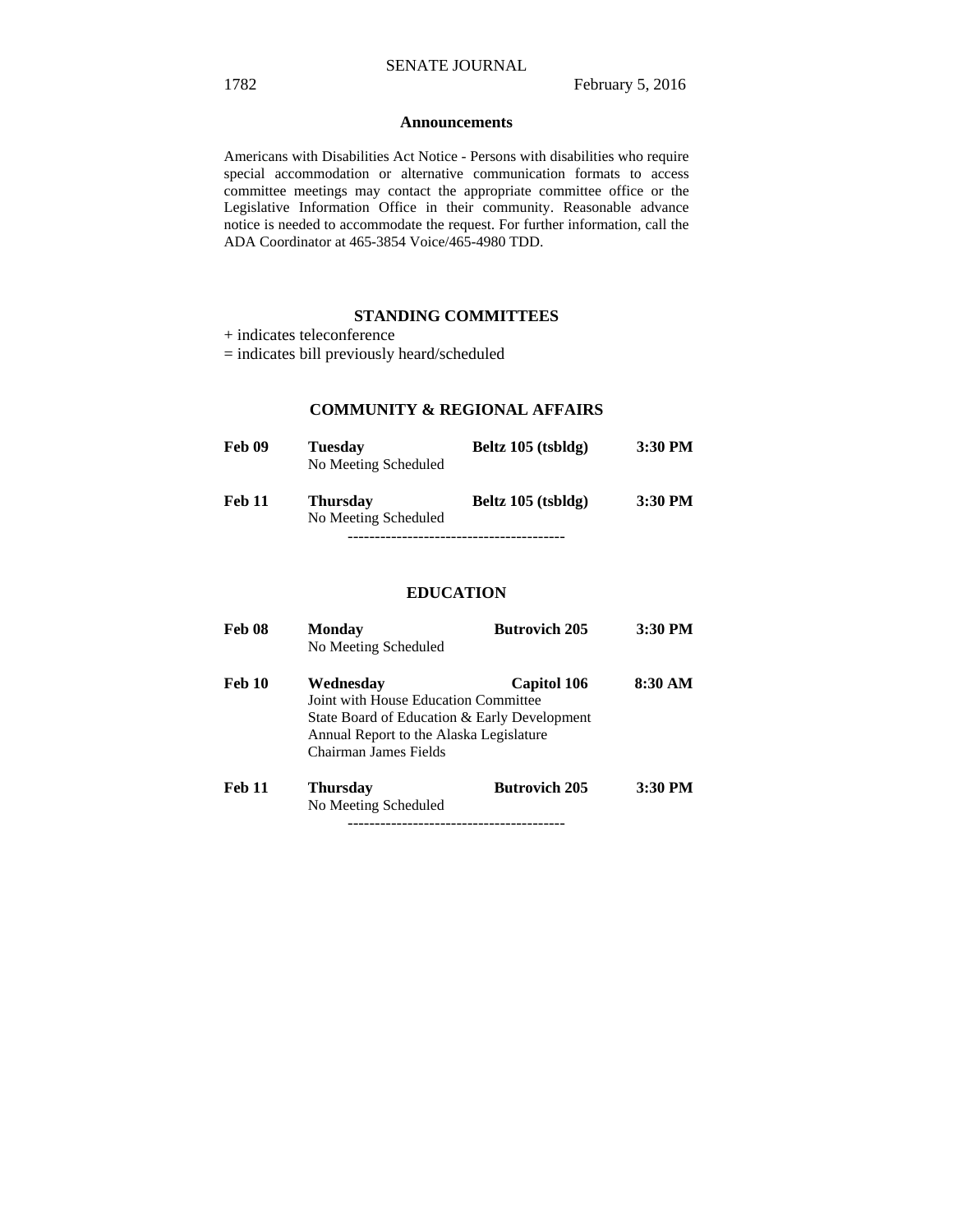# **FINANCE**

| <b>Feb 05</b>           | Friday<br>No Meeting Scheduled                                                                     | <b>Senate Finance 532</b>                    | 9:00 AM |
|-------------------------|----------------------------------------------------------------------------------------------------|----------------------------------------------|---------|
| Feb 08                  | <b>Monday</b><br>No Meeting Scheduled                                                              | <b>Senate Finance 532</b>                    | 9:00 AM |
| Feb 09<br>$+$           | <b>Tuesday</b><br>Alaska Permanent Fund Corporation<br>Angela Rodell, Chief Executive Office, APFC | <b>Senate Finance 532</b>                    | 9:00 AM |
| Feb 10                  | Wednesday<br>No Meeting Scheduled                                                                  | <b>Senate Finance 532</b>                    | 9:00 AM |
| <b>Feb 11</b><br>$^{+}$ | <b>Thursday</b><br>Pat Pitney, Director, Office of Management<br>and Budget                        | <b>Senate Finance 532</b>                    | 9:00 AM |
| $+$ $-$                 | += SB 138 BUDGET: CAPITAL                                                                          | SB 167 APPROP: SUPP/CAP/OTHER APPROPRIATIONS |         |
| Feb 12                  | Friday<br>No Meeting Scheduled                                                                     | <b>Senate Finance 532</b>                    | 9:00 AM |
|                         |                                                                                                    | <b>HEALTH &amp; SOCIAL SERVICES</b>          |         |
| <b>Feb 05</b><br>$^{+}$ | Friday<br>-- MEETING CANCELED --<br><b>Bills Previously Heard/Scheduled</b>                        | <b>Butrovich 205</b>                         | 1:30 PM |
| Feb 08<br>$^{+}$        | <b>Monday</b><br>-- MEETING CANCELED --<br><b>Bills Previously Heard/Scheduled</b>                 | <b>Butrovich 205</b>                         | 1:30 PM |
| <b>Feb 10</b><br>$+$    | Wednesday<br><b>Bills Previously Heard/Scheduled</b>                                               | <b>Butrovich 205</b>                         | 1:30 PM |
| Feb 12<br>$^{+}$        | Friday<br><b>Bills Previously Heard/Scheduled</b>                                                  | <b>Butrovich 205</b>                         | 1:30 PM |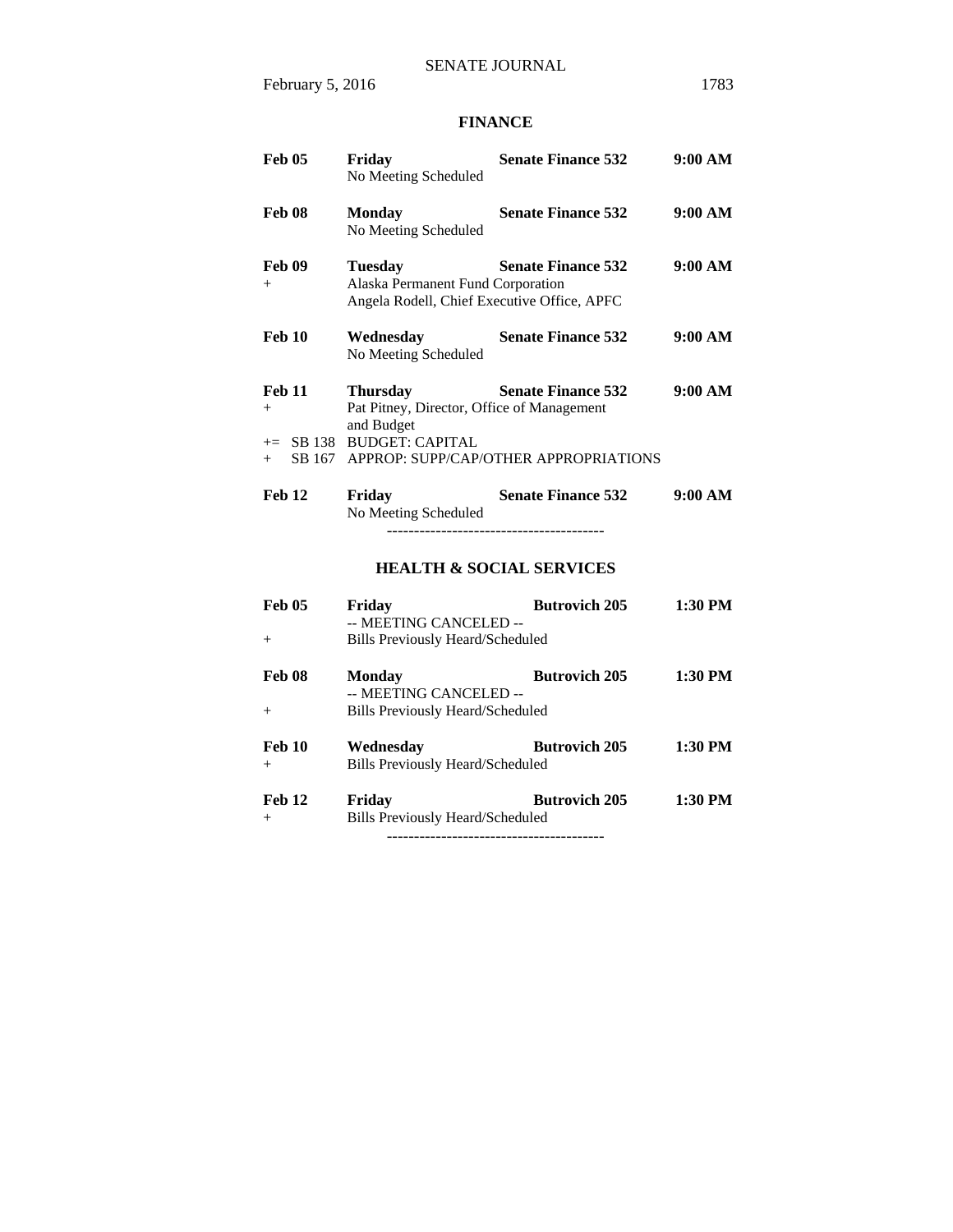# **JUDICIARY**

| <b>Feb 05</b>                     | Friday<br>No Meeting Scheduled                                                                                                                                                                                                                                                                                                                                                                                                                                | Beltz 105 (tsbldg) | 1:30 PM |
|-----------------------------------|---------------------------------------------------------------------------------------------------------------------------------------------------------------------------------------------------------------------------------------------------------------------------------------------------------------------------------------------------------------------------------------------------------------------------------------------------------------|--------------------|---------|
| <b>Feb 08</b><br>$+$              | <b>Monday</b><br>SB 121 SECURITY FREEZE ON MINOR'S CREDIT REPORT<br>+ HB 8 POWERS OF ATTORNEY<br>Bills Previously Heard/Scheduled<br>-- Public Testimony --                                                                                                                                                                                                                                                                                                   | Beltz 105 (tsbldg) | 1:30 PM |
| <b>Feb 10</b><br>$^{+}$<br>$^{+}$ | Wednesday<br><b>Consideration of Governor's Appointments</b><br>Board of Governors of the Alaska Bar:<br>Adam Trombley - Anchorage<br>Commission on Judicial Conduct:<br>Amy Gurton-Mead - Juneau<br>Robert Sheldon - Anchorage<br>Karla Taylor-Welch - Fairbanks<br>Alaska Judicial Council:<br>Loretta Bullard - Nome<br>Regulatory Commission of Alaska:<br>Rebecca Pauli - Anchorage<br><b>Bills Previously Heard/Scheduled</b><br>-- Public Testimony -- | Beltz 105 (tsbldg) | 1:30 PM |
| <b>Feb 12</b>                     | Friday<br>No Meeting Scheduled                                                                                                                                                                                                                                                                                                                                                                                                                                | Beltz 105 (tsbldg) | 1:30 PM |

# **LABOR & COMMERCE**

| Feb 09 | <b>Tuesday</b>                                  | Beltz 105 (tsbldg) | 1:30 PM |
|--------|-------------------------------------------------|--------------------|---------|
|        | SB 161 EXEMPTION: LICENSING OF CONTRACTORS      |                    |         |
|        | SB 108 AK SECURITIES ACT; PENALTIES; CRT. RULES |                    |         |
|        | Presentation: Strategy & Economic Development   |                    |         |
|        | Dr. Christian Ketels                            |                    |         |
|        | <b>Bills Previously Heard/Scheduled</b>         |                    |         |
|        | -- Public Testimony --                          |                    |         |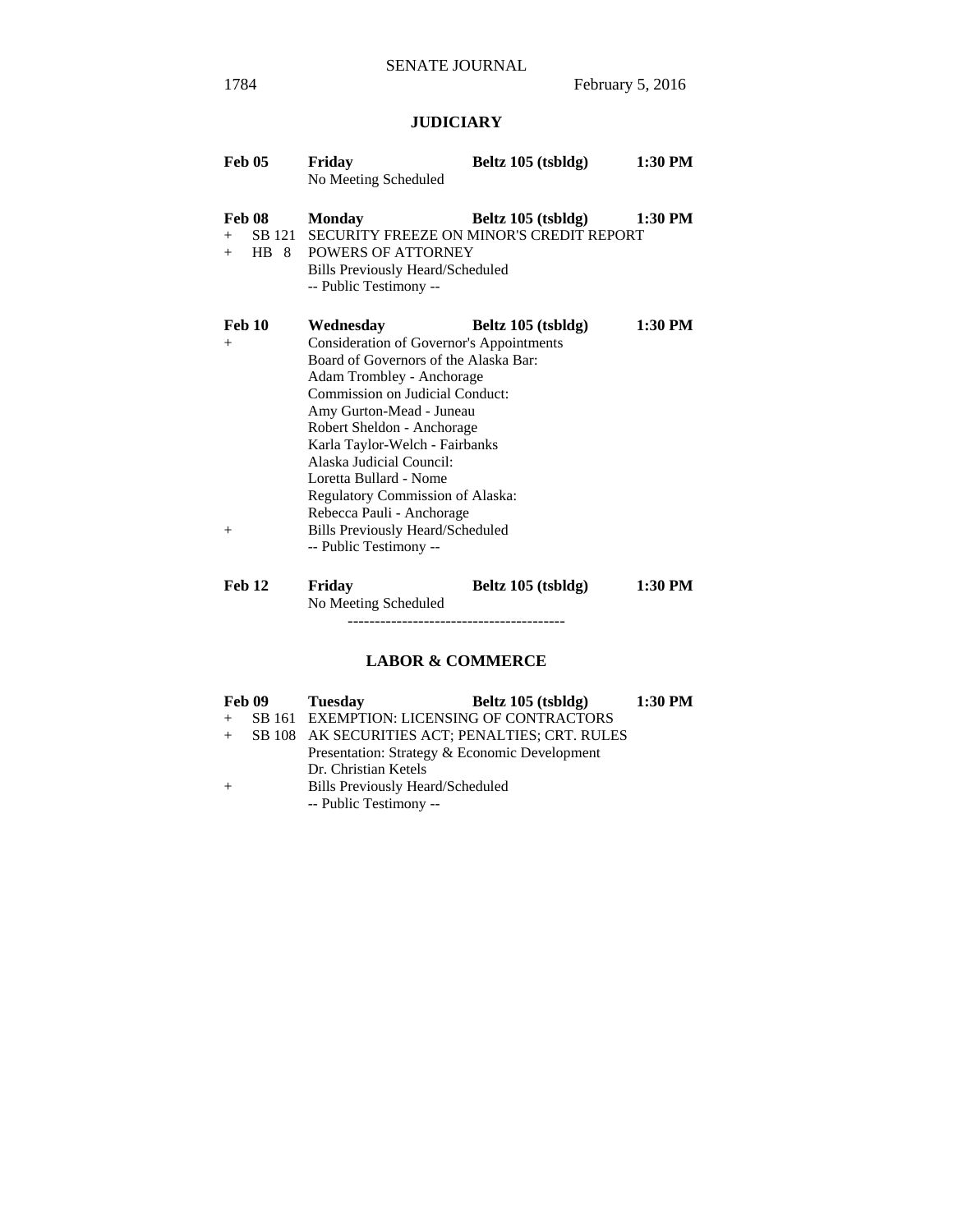# **LABOR & COMMERCE (continued)**

| <b>Feb 11</b> | <b>Thursday</b>                           | Beltz 105 (tsbldg)                             | 1:30 PM |
|---------------|-------------------------------------------|------------------------------------------------|---------|
|               | SB 126 SMALL SECURITY OFFERINGS           |                                                |         |
|               |                                           | SB 165 ALCO. BEV. CONT. BOARD; MINORS; ALCOHOL |         |
|               | Presentation: Crowdinvesting and Economic |                                                |         |
|               | Development in Alaska - Michael Shuman    |                                                |         |
|               | <b>Bills Previously Heard/Scheduled</b>   |                                                |         |
|               | -- Public Testimony --                    |                                                |         |
|               |                                           |                                                |         |

----------------------------------------

# **RESOURCES**

| <b>Feb 05</b> | Friday                                            | <b>Butrovich 205</b> | 3:30 PM |
|---------------|---------------------------------------------------|----------------------|---------|
|               | No Meeting Scheduled                              |                      |         |
| <b>Feb 08</b> | Monday                                            | <b>Butrovich 205</b> | 3:30 PM |
|               | -- Testimony <invitation only=""> --</invitation> |                      |         |
| $+$           | SB 135 ELECTRONIC TAX RETURNS & FISHERIES TAXES   |                      |         |
| $+$           | <b>Bills Previously Heard/Scheduled</b>           |                      |         |
| <b>Feb 10</b> | Wednesdav                                         | <b>Butrovich 205</b> | 3:30 PM |
|               | -- Testimony <invitation only=""> --</invitation> |                      |         |
| $^{+}$        | Overview: State of Alaska and Endangered          |                      |         |
|               | <b>Species Act Listings</b>                       |                      |         |
|               | Commissioner of Fish & Game Sam Cotten; Attorney  |                      |         |
|               | <b>General Craig Richards</b>                     |                      |         |
| $+$           | <b>Bills Previously Heard/Scheduled</b>           |                      |         |
| Feb 12        | Friday                                            | <b>Butrovich 205</b> | 3:30 PM |
|               | No Meeting Scheduled                              |                      |         |
|               |                                                   |                      |         |

# **STATE AFFAIRS**

| Feb 09 | <b>Tuesday</b>                                    | <b>Butrovich 205</b> | 9:00 AM |
|--------|---------------------------------------------------|----------------------|---------|
|        | += SB 114 PERM FUND: EARNINGS, DEPOSITS, ACCOUNTS |                      |         |
|        | Presentation by Sponsor                           |                      |         |
|        | -- Testimony <invitation only=""> --</invitation> |                      |         |
| $^{+}$ | Bills Previously Heard/Scheduled                  |                      |         |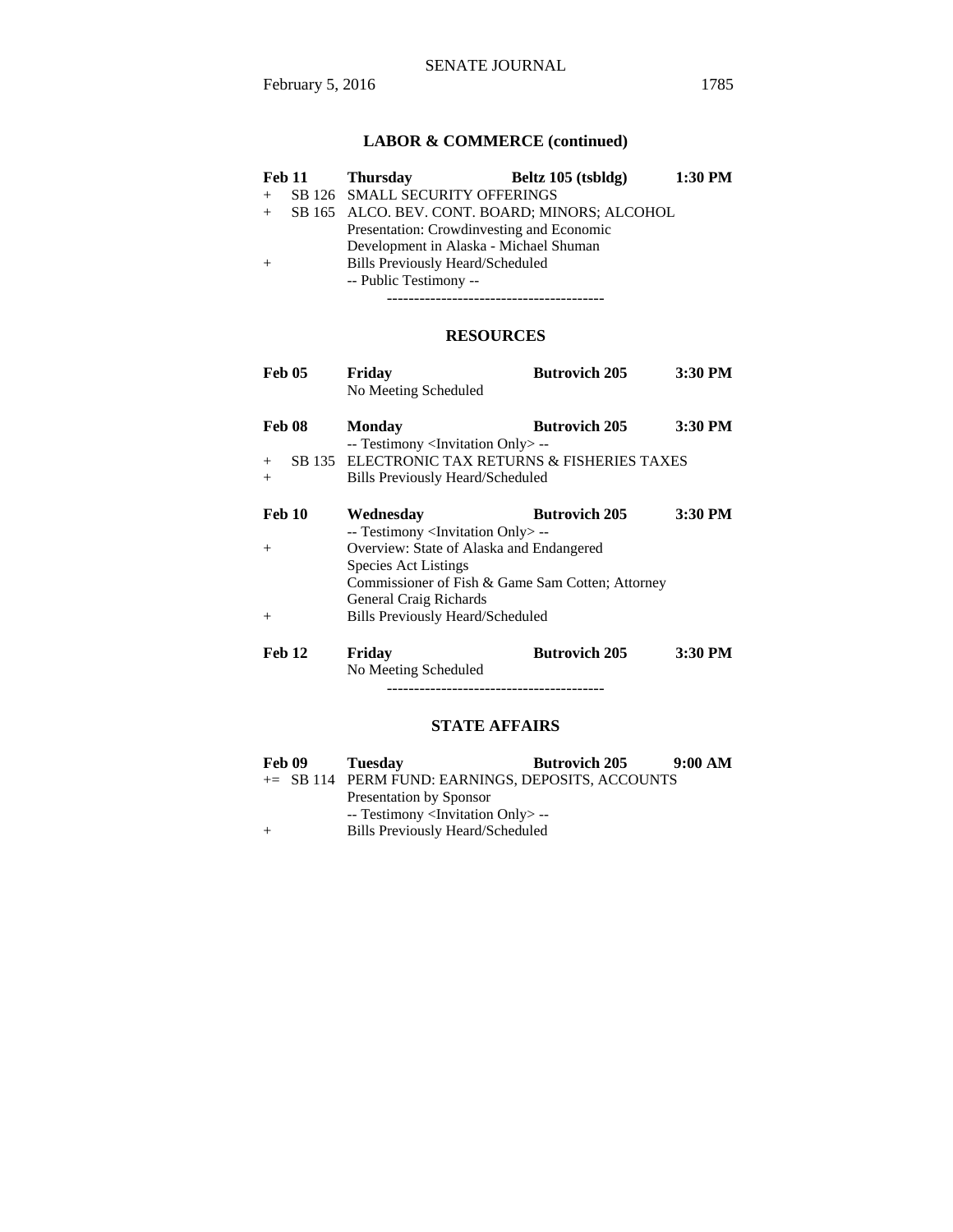# **STATE AFFAIRS (continued)**

| <b>Feb 11</b> |               | <b>Thursday</b>                                      | <b>Butrovich 205</b> | 9:00 AM  |
|---------------|---------------|------------------------------------------------------|----------------------|----------|
|               |               | += SB 128 PERM. FUND:DEPOSITS;DIVIDEND;EARNINGS      |                      |          |
| $+$           | SB 127        | <b>INSURER'S USE OF CREDIT HISTORY/SCORES</b>        |                      |          |
|               |               | <b>Presentation by Sponsor</b>                       |                      |          |
|               |               | -- Public Testimony --                               |                      |          |
| $^{+}$        |               | Bills Previously Heard/Scheduled                     |                      |          |
|               | <b>Feb 13</b> | <b>Saturday</b>                                      | <b>Butrovich 205</b> | 10:00 AM |
| $+$           |               | SB 123 USE OF ELECTRONIC DEVICES WHILE DRIVING       |                      |          |
|               |               | <b>Presentation by Sponsor</b>                       |                      |          |
|               |               | -- Public Testimony --                               |                      |          |
|               | $\pm$ SB 91   | <b>OMNIBUS CRIM LAW &amp; PROCEDURE; CORRECTIONS</b> |                      |          |
|               |               | <b>Presentation by Sponsor</b>                       |                      |          |
|               |               | -- Public Testimony --                               |                      |          |
|               |               | <b>Statewide Public Testimony</b>                    |                      |          |
|               |               | -- Public Testimony Limited to 2 Minutes --          |                      |          |
|               |               | Limited Number of Off-Net Phone Lines Available      |                      |          |
|               |               | Public Testimony can be Submitted in Writing by      |                      |          |
|               |               | Email: senate.state.affairs@akleg.gov                |                      |          |
|               |               | or by Fax: 907-465-4928                              |                      |          |
| $^{+}$        |               | Bills Previously Heard/Scheduled                     |                      |          |
|               |               |                                                      |                      |          |

# **TRANSPORTATION**

| Feb 09 | Tuesday                                           | <b>Butrovich 205</b>           | 1:00 PM             |
|--------|---------------------------------------------------|--------------------------------|---------------------|
|        | += SB 132 ELECTRONIC TAX RETURNS & MOTOR FUEL TAX |                                |                     |
|        | -- Public Testimony --                            |                                |                     |
|        |                                                   | $\mathbf{R}$ is a $\mathbf{A}$ | $\sim$ 00 mm $\sim$ |

| <b>Feb 11</b> | <b>Thursday</b>                  | <b>Butrovich 205</b> | $1:00$ PM |
|---------------|----------------------------------|----------------------|-----------|
| $+$           | Bills Previously Heard/Scheduled |                      |           |
|               |                                  |                      |           |

# **FINANCE SUBCOMMITTEES**

# **ADMINISTRATION**

| Feb 09 | <b>Tuesday</b>                | <b>Butrovich 205</b> | 7:30 AM |  |
|--------|-------------------------------|----------------------|---------|--|
| $^{+}$ | <b>Shared Services Effort</b> |                      |         |  |
|        | Sheldon Fisher, Commissioner  |                      |         |  |
|        | Everett Ross, Consultant      |                      |         |  |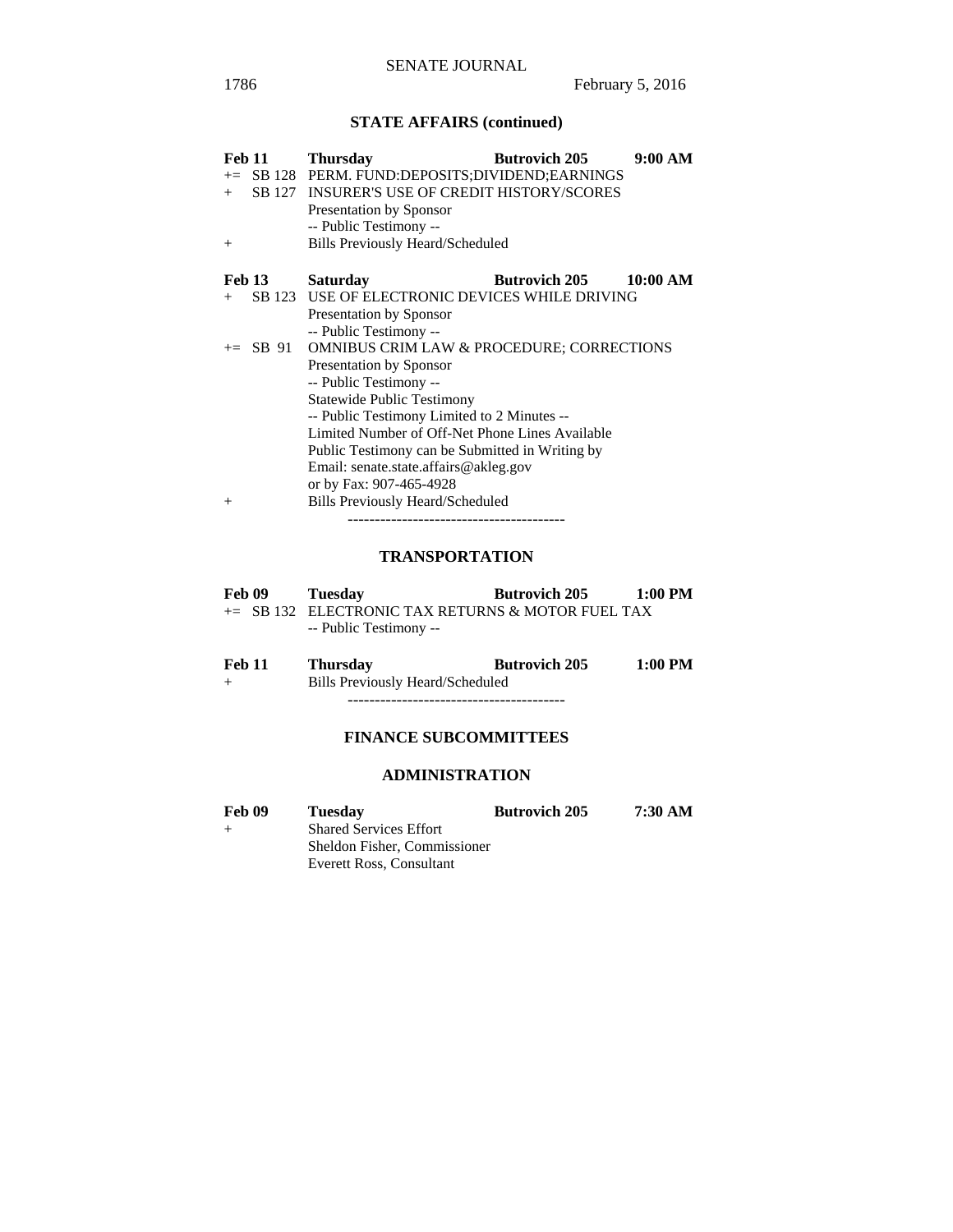## **CORRECTIONS**

| Feb 09        | Tuesday<br><b>Budget Overview</b>                                                                                                           | Beltz 105 (tsbldg)   | 5:00 PM  |
|---------------|---------------------------------------------------------------------------------------------------------------------------------------------|----------------------|----------|
| <b>Feb 18</b> | <b>Thursday</b><br>Changes and Revisions                                                                                                    | Beltz 105 (tsbldg)   | 5:00 PM  |
| Mar 01        | <b>Tuesday</b><br><b>Final Closeout</b>                                                                                                     | Beltz 105 (tsbldg)   | 5:00 PM  |
|               | <b>HEALTH &amp; SOCIAL SERVICES</b>                                                                                                         |                      |          |
| <b>Feb 05</b> | Friday<br>Department of Health & Social Services<br>Division of Public Assistance                                                           | <b>Butrovich 205</b> | 11:00 AM |
| <b>Feb 12</b> | Fridav<br>Department of Health and Social Services<br>Division of Juvenile Justice<br>Division of Behavioral Health<br>Alaska Pioneer Homes | <b>Butrovich 205</b> | 11:00 AM |

----------------------------------------

# **LABOR & WORKFORCE DEVELOPMENT**

| <b>Feb 16</b> | Tuesdav<br>Changes and Revisions  | Beltz 105 (tsbldg) | 5:00 PM |
|---------------|-----------------------------------|--------------------|---------|
| <b>Feb 25</b> | <b>Thursday</b><br>Final Closeout | Beltz 105 (tsbldg) | 5:00 PM |
|               |                                   |                    |         |

#### **MEDICAID REFORM**

| <b>Feb 05</b> | Friday                   | <b>Senate Finance 532</b>                        | $1:30$ PM |
|---------------|--------------------------|--------------------------------------------------|-----------|
| $+$           |                          | SB 74 MEDICAID REFORM/PFD/HSAS/ER USE/STUDIES    |           |
| $+$           |                          | <b>SB 78 MEDICAL ASSISTANCE COVERAGE: REFORM</b> |           |
|               | (continued on next page) |                                                  |           |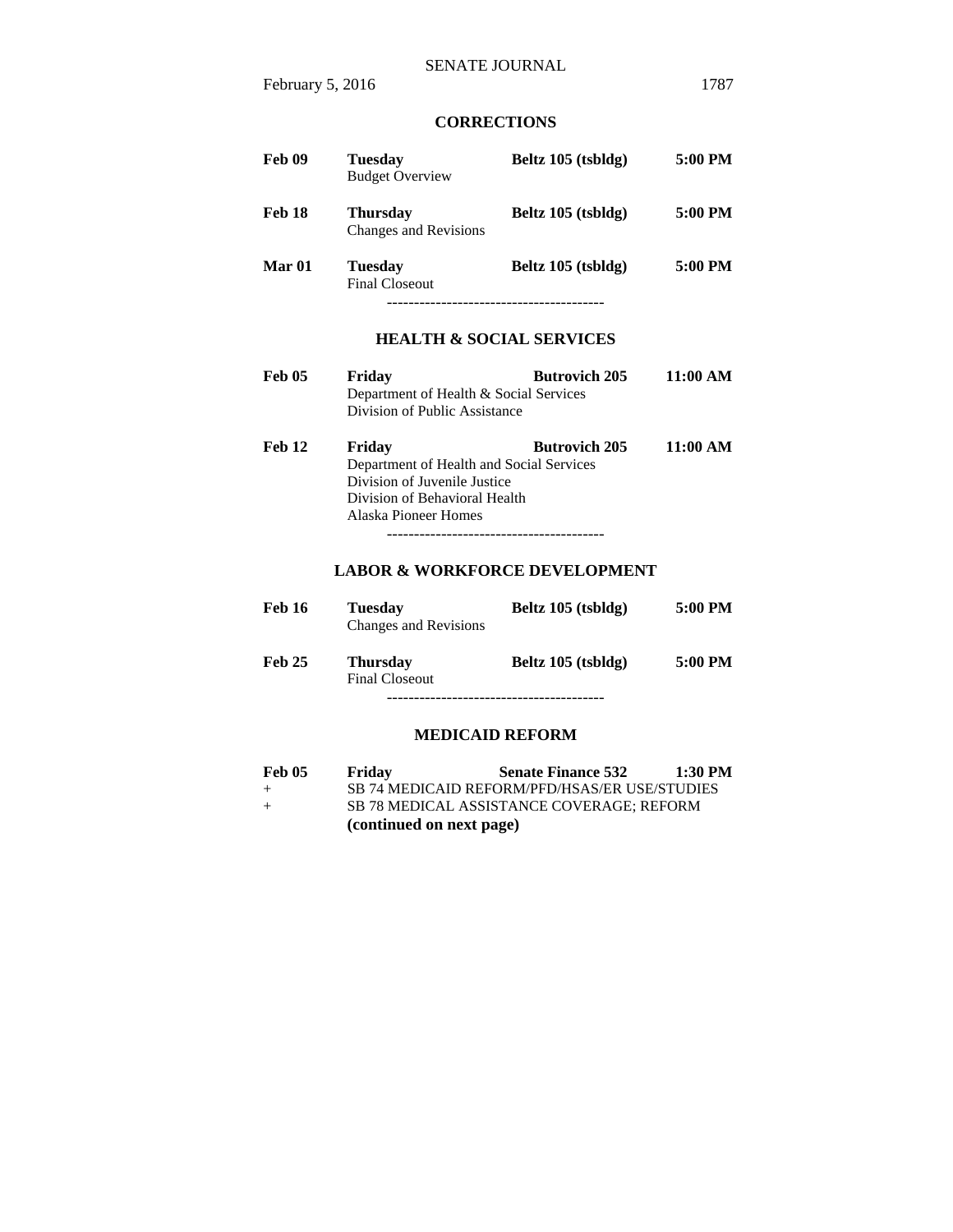| 1788                           |                                                                                                                                                                                                                                              |                                                                                                                                 | February 5, 2016 |
|--------------------------------|----------------------------------------------------------------------------------------------------------------------------------------------------------------------------------------------------------------------------------------------|---------------------------------------------------------------------------------------------------------------------------------|------------------|
| $^{+}$                         | (continued from previous page)<br>Presentation: Recommended Medicaid Redesign &<br><b>Expansion Strategies for Alaska</b><br>Thea Agnew Bemben, Agnew::Beck<br>Nora Leibowitz, Health Management Associates<br>Susan Pantely, Milliman, Inc. |                                                                                                                                 |                  |
| <b>Feb 08</b><br>$+$<br>$+$    | <b>Monday</b>                                                                                                                                                                                                                                | Senate Finance 532 9:00 AM<br>SB 74 MEDICAID REFORM/PFD/HSAS/ER USE/STUDIES<br>SB 78 MEDICAL ASSISTANCE COVERAGE; REFORM        |                  |
| Feb 08<br>$+$<br>$+$           | <b>Monday</b>                                                                                                                                                                                                                                | <b>Senate Finance 532</b><br>SB 74 MEDICAID REFORM/PFD/HSAS/ER USE/STUDIES<br>SB 78 MEDICAL ASSISTANCE COVERAGE; REFORM         | $1:30$ PM        |
| <b>Feb 10</b><br>$+$<br>$+$    | Wednesday                                                                                                                                                                                                                                    | <b>Senate Finance 532</b><br>SB 74 MEDICAID REFORM/PFD/HSAS/ER USE/STUDIES<br>SB 78 MEDICAL ASSISTANCE COVERAGE; REFORM         | 9:00 AM          |
| <b>Feb 10</b><br>$+$<br>$+$    | Wednesday                                                                                                                                                                                                                                    | <b>Senate Finance 532</b><br>SB 74 MEDICAID REFORM/PFD/HSAS/ER USE/STUDIES<br>SB 78 MEDICAL ASSISTANCE COVERAGE; REFORM         | $1:30$ PM        |
| <b>Feb 12</b><br>$+$<br>$+$    | Friday                                                                                                                                                                                                                                       | <b>Senate Finance 532</b><br><b>SB 74 MEDICAID REFORM/PFD/HSAS/ER USE/STUDIES</b><br>SB 78 MEDICAL ASSISTANCE COVERAGE; REFORM  | 9:00 AM          |
| <b>Feb 12</b><br>$^{+}$<br>$+$ | Friday                                                                                                                                                                                                                                       | Senate Finance 532 1:30 PM<br><b>SB 74 MEDICAID REFORM/PFD/HSAS/ER USE/STUDIES</b><br>SB 78 MEDICAL ASSISTANCE COVERAGE; REFORM |                  |
|                                | <b>NATURAL RESOURCES</b>                                                                                                                                                                                                                     |                                                                                                                                 |                  |
| <b>Feb 11</b>                  | <b>Thursday</b><br><b>Changes and Revisions</b>                                                                                                                                                                                              | Beltz 105 (tsbldg)                                                                                                              | 5:00 PM          |

SENATE JOURNAL

**Feb 23 Tuesday Beltz 105 (tsbldg) 5:00 PM**  Final Closeout

----------------------------------------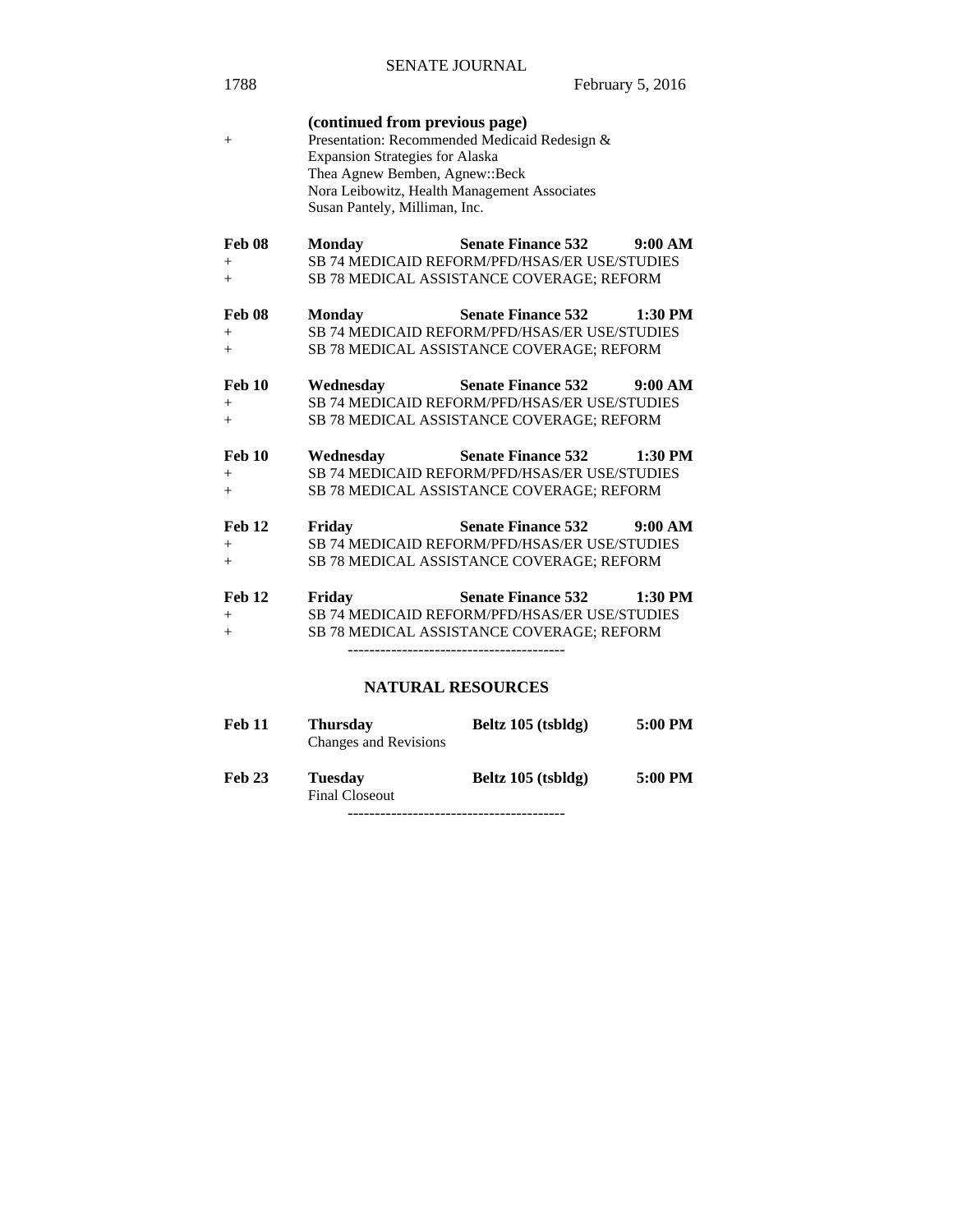# **TRANSPORTATION & PUBLIC FACILITIES**

| <b>Feb 11</b> | <b>Thursday</b>                                  | <b>Butrovich 205</b>                         | 11:00 AM |
|---------------|--------------------------------------------------|----------------------------------------------|----------|
|               | -- Location Change --                            |                                              |          |
|               | Department of Transportation & Public Facilities |                                              |          |
|               |                                                  | Highways & Airports Maintenance & Operations |          |
|               |                                                  |                                              |          |

## **Feb 18 Thursday Fahrenkamp 203 11:00 AM**  Department of Transportation & Public Facilities Alaska Marine Highway System

----------------------------------------

# **JOINT COMMITTEES**

## **ARMED SERVICES COMMITTEE**

| <b>Feb 09</b> | Tuesday                                           | <b>Senate Finance 532</b>           | $1:00$ PM |  |
|---------------|---------------------------------------------------|-------------------------------------|-----------|--|
|               | -- Testimony <invitation only=""> --</invitation> |                                     |           |  |
| $^{+}$        | AGENDA:                                           |                                     |           |  |
|               | Lieutenant General Russel J. Handy, U.S.          |                                     |           |  |
|               | Air Force: Commander, Alaska Command              |                                     |           |  |
|               | U.S. Northern Command                             |                                     |           |  |
|               | Major General Bryan Owens, U.S. Army              |                                     |           |  |
|               | Commanding General, U.S. Army Alaska              |                                     |           |  |
|               | Commissioner Laurie Hummel, Col. (R) U.S. Army    |                                     |           |  |
|               | Adjutant General, Alaska National Guard           |                                     |           |  |
|               | and Commissioner of the Alaska Department of      |                                     |           |  |
|               | Military & Veterans Affairs                       |                                     |           |  |
|               | Rear Admiral Daniel B. Abel, U.S. Coast Guard     |                                     |           |  |
|               | Commander, Seventeenth Coast Guard District       |                                     |           |  |
|               |                                                   | ----------------------------------- |           |  |

# **LEGISLATIVE BUDGET & AUDIT**

| <b>Feb 06</b> | <b>Saturday</b>                                   | <b>House Finance 519</b> | 10:00 AM |
|---------------|---------------------------------------------------|--------------------------|----------|
|               | -- MEETING CANCELED --                            |                          |          |
|               | -- Testimony <invitation only=""> --</invitation> |                          |          |
|               | <b>Executive Session - Procurement</b>            |                          |          |
|               | Oil and Gas Consultants                           |                          |          |
|               | <b>Other Committee Business</b>                   |                          |          |